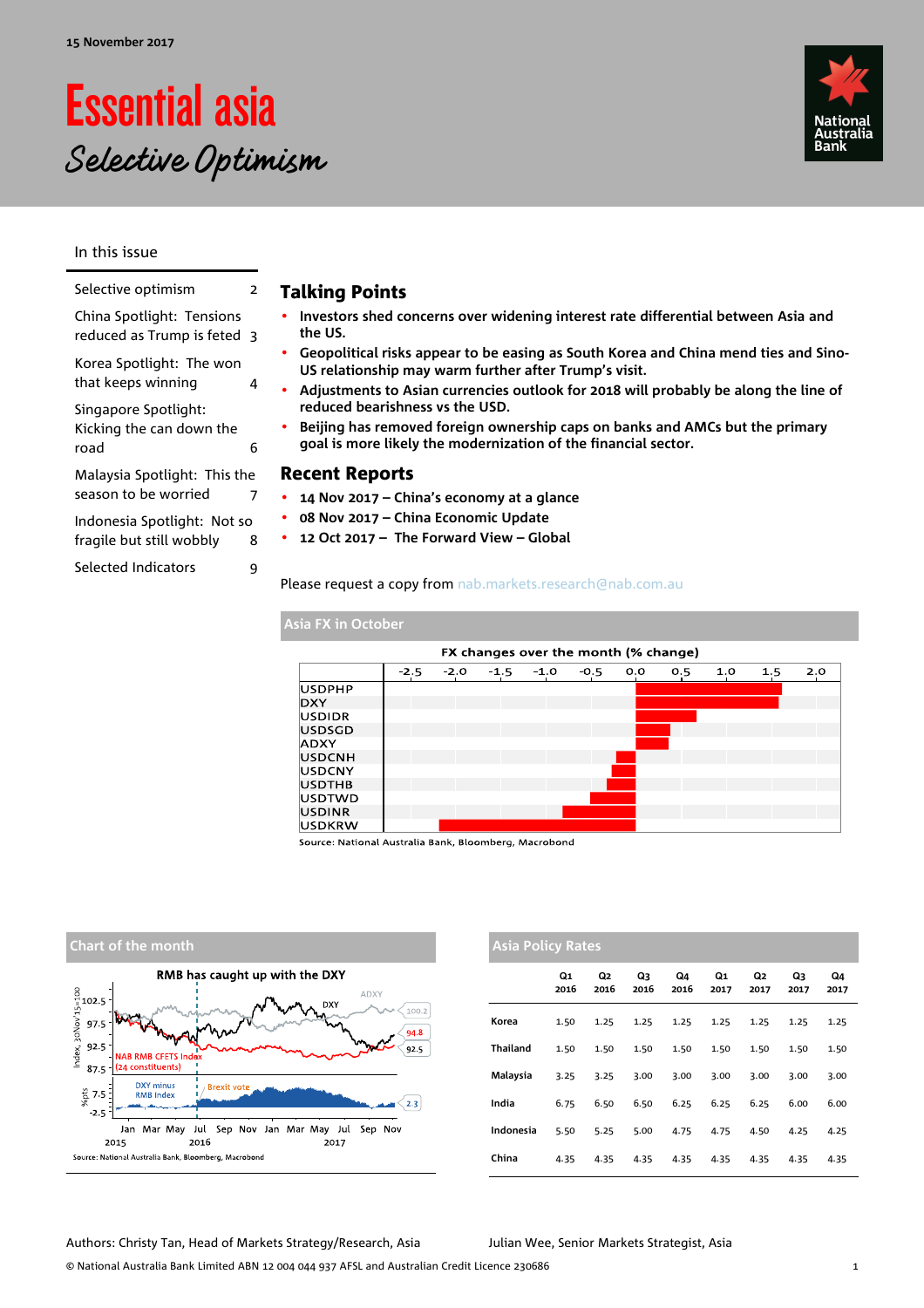### SELECTIVE OPTIMISM

- **Investors shed concerns over widening interest rate differential between Asia and the US.**
- **Geopolitical risks appear to be easing as South Korea and China mend ties and Sino-US relationship may warm further after Trump's visit.**
- **Adjustments to Asian currencies outlook for 2018 will probably be along the line of reduced bearishness vs the USD.**

The Asian currencies market has demonstrated a shift from being sensitive to interest rate differentials with the US to reduced expectations that the wider differentials will be meaningful in a sustainable manner. That the latest bout of strength in Asian currencies happened despite a weaker JPY and firmer US Treasuries yield signifies the restoration in confidence for Asian assets. Firmer commodities prices, namely oil, may be a deterrent, but will probably have Asian central banks more tolerant towards some appreciation in Asian currencies in the face of rising risk of supply side price shocks.

There has been perception that the strong performances in Asian equities post-US elections would translate into currency strength, although Fed's policy normalisation could be a hurdle to the momentum. Chart 1 below shows clearly that while Asian currencies have appreciated this year, they have not fully erased the losses in 2015-2016. Asian equities though, have been on an upward trend this yearto record multi-year highs. The CNY devaluation and stockmarket crash in China in 2015 were part of the regional factors that contributed to downward trend in regional FX and that consequently widened the performance gap between equities markets and Asian currencies. We are less optimistic about the prospects of strong appreciation in Asian currencies for the rest of this year. Fed's policy normalisation aside, portfolio flows data as well as the VIX-ADXY perfoermance also suggests that current Asian currencies levels are aligned with global risk appetite, suggesting that the scope for strong rallies in Asian FX are not expected to sustain.

#### Trump's Asia visit

Trump's visit to Asia has kept trade and investment ties warm, but his rhetoric about "America First" seems to have rankled some as well. North Korea issues were discussed but little progress was made with regards to pressuring China to take a harsher political stance on



North Korea. Trump had, before this trip referred to the United States' US\$347 billion trade deficit with China as "embarrassing" and "horrible". However, Beijing appears to have managed to finesse the visit to the extent that Trump declined to blame China for the structural trade surplus.

#### China – reforms progress hinges on stable growth

In the meantime, one of the key takeaways from the  $19<sup>th</sup>$ CPC is China will move forward on reforms. President Xi is also keen to close the strategy-execution gap, so we will probably see more plans put into actions. With regards to financial sector reforms, the pace, extent and momentum will hinge on stable domestic growth and RMB as key backdrop. Immediately after the  $19<sup>th</sup>$  CPC, PBoC Governor Zhou issued a statement that preventing a systemic financial crisis will be an important task at hand. Reforms and liberalisation is a proactive strategy to prevent systemic risks to the financial system. The report is based on requests from the 19th CPC for the PBoC to "deepen financial sector reforms, strengthen financial services, lift direct investments, increase healthy development of capital markets, balance the monetary policy and fiscal framework and deepen interest rate and FX reforms. As for how to tackle the issues at hand, it could be glimpsed from how he breaks financial risks down into three categories. First, at the macro level, debt is too high. Second, at the micro level, bad loans and defaults are rising – denting confidence in the financial system. Third, there's growing risks from regulationdodging shadow banks that cross traditional sector barriers.

#### 2018 – new policymakers in the driver's seat

The global policy landscape may still be an open verdict in 2018. A new Fed Chairman in the US, and potentially China, means there will be a period of observation and assessment by markets. While Jerome Powell as the new Fed Chairman and even a new PBoC Governor will be a face of continuity rather than a big policy shift, there may be changes in nuances that could potentially trigger some market reactions from time to time.

For now, our 2018 forecasts for Asian currencies reflect the view of reduced impact of Fed's policy normalisation and more confidence about Asia's external sector performance and overall growth prospects along a global economic recovery. While monetary policy may tilt towards a tightening bias, it will not be done at the expense of stifling growth.

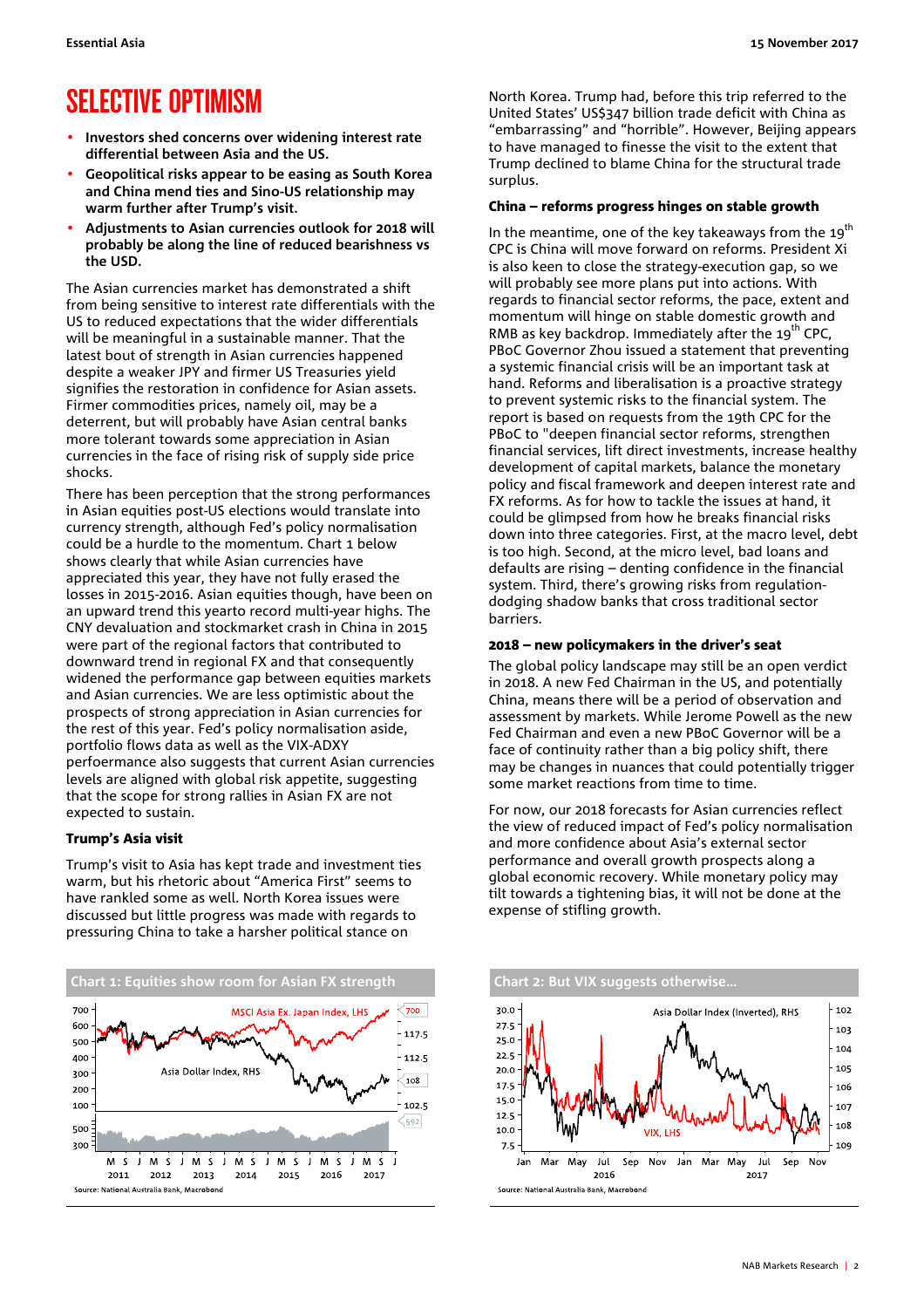### CHINA SPOTLIGHT:

### Tensions reduced as Trump is feted

- **US President Trump's first visit to China has been a relative success, with Beijing successfully getting into Trump's good books.**
- **The risk of a trade war has receded further following the visit and the inking of \$250bn worth of trade deals.**
- **Beijing has removed foreign ownership caps on banks and AMCs but the primary goal is more likely the modernization of the financial sector.**

### The red carpet pays off

In the end, US President Trump's visit to Beijing, and Seoul and Tokyo for that matter, turned out to be fairly calm and uneventful. President Xi Jinping wined and dined his US counterpart and Trump's complaints about China's trade surplus with the US did not rise beyond the levels previously seen. The provision of "tweetable deliverables" in the form of the ostensible inking of US\$250 billion worth of trade deals will likely further push back any risk of a trade war.

In another key development, Chinese authorities put in place another key plank to help pave the way towards an eventual liberalization of the financial account. Vice Finance Minister Zhu Guangyao announced that foreign ownership ceilings on banks and asset management companies (AMCs) will be removed and foreign firms will be allowed to own up to 51% of in local securities ventures. This will probably not herald an immediate deluge of FDI into the financial sector but it could provide some support for A-shares and H-shares.

### Red carpet and trade deals thrills Trump

The charm offensive seems to have done its job with President Trump oft referring to a warm camaraderie with President Xi and even decline to blame China for the structural trade surplus it maintains over the US. While tensions undoubtedly remain, the unveiling of US\$250 billion in business deals with US entities will please the White House, even if it is unclear just how much of that is in new business and how much consists of simply nonbinding memoranda of understanding.

The energy and transportation sectors appear to be the biggest beneficiaries from the trade deal. One of the biggest deals involves an agreement by various companies, including China Petrochemical Corp. to help



develop a US\$43 billion liquefied natural gas project in Alaska. Boeing Co. also came away with a US\$37 billion aircraft order, although some of it is reported to preexisting.

Overall though, the visit seems to have generated significant political capital for both sides and is likely to some distance towards diminishing any perceived risk of a trade war in the near term. The earliest that this might resurface is probably around middle of 2018 as the midterm electoral races in the US heat up.

### A key reform masquerading as concessions

The Chinese authorities announced what we would consider to be a crucial preparatory step towards the eventual goal of financial account liberalization, and perhaps timed it so as to be presented as another concession to the US. Lifting the foreign ownership limit on banks and AMCs is crucial to bringing in more foreign expertise to help modernize the sector and help improve the risk and liquidity management abilities of the banks.

Outgoing PBoC Governor Zhou Xiaochuan had recently flagged this as a key deficiency in the banking sector, with the subtext being that this is a crucial ingredient in making domestic financial sector robust enough to withstand the increased volatility that will come with the removal of capital controls. Domestic banks have long remained as de facto policy banks and depended on the authorities for direction and an implicit guarantee on loans to State Owned Enterprises (SOEs). The authorities will need to cut this cord and foreign risk management expertise will be crucial to the process.

### Liquidity likely to continue to remain tight

Although not the key constraint on monetary policy, CPI inflation's acceleration from 1.6% yoy to 1.9% in October will, at the margin, add to the need to keep a tight rein on monetary conditions. The Purchasing Manager's Indexes (PMIs) though continue to flash warning signs of a slowdown, with both the official ones falling materially in October and the composite Caixin PMI falling slightly. The authorities will thus need to tread lightly with just the pace of deleveraging.

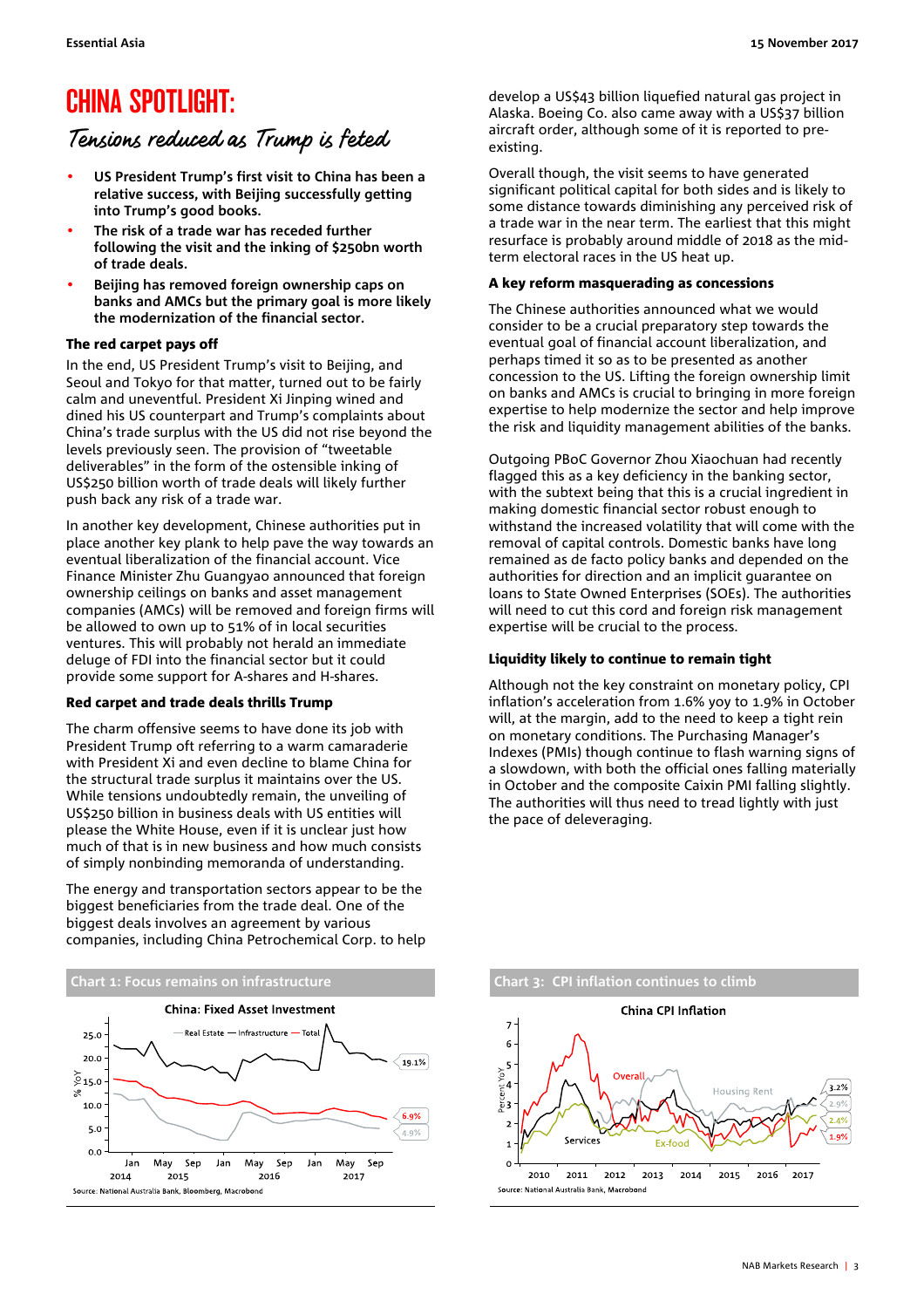### KOREA SPOTLIGHT:

### The won that keeps winning

- **The KRW is almost certain to end the year as the strongest performer in Asia. The KRW has even defied the pressure from portfolio outflows recently.**
- **Rising rate hike expectations in Korea seen overwhelming geopolitical concerns.**
- **US President Trump's visit to South Korea may renew hopes of warmer trade ties.**

### **USD/KRW recovery was brief**

USD/KRW has been on a one way street since peaking at 1150, swiftly declining to the key support level at 1110 in early November before forming a base. The KRW looks set to end the year as the strongest performer in Asia. The KRW has even defied the pressure from foreign portfolio outflows recently. The renewed vigour recently could be attributed to a shift in interest rate expectations to price in some early monetary tightening. This was triggered after the October BoK policy decision showed that it was not a unanimous decision to keep the policy rate unchanged. The hawkish language in the policy statement also drove interbank rates in Korea higher as the BoK upgraded Korea's growth projections. The BoK is of the view that the solid trend of domestic economic growth has continued, as exports and facilities investment have sustained their high rates of increase and private consumption has also picked up moderately. Employment conditions appear to be sustaining their trend of moderate improvement, although the pace of increase in the number of persons employed has slowed somewhat owing to temporary factors. Going forward it is forecast that the domestic economy will maintain its solid trend of growth. The GDP growth rate for this year is expected to be higher than the July projection (2.8%), and that for next year also to show its potential level. Exports seem likely to sustain their buoyancy, thanks largely to the global economic recovery, and domestic demand activities will also recover moderately due to the expansion in fiscal spending for instance.

The BoK seems less concerned about the lack of inflation, expecting headline CPI to gradually approach target level, but without specifying timing. Even though the Korean government has been more sanguine about the impact of Fed's potential QE tapering on domestic policy decisions, and considered a Dec Fed hike as overly hawkish, markets priced in rate hikes in Korea almost



immediately, and the 3-12M KORIBOR spread widened massively.

### **Finance Ministry more upbeat on growth**

In its latest monthly report, Korea's Finance Ministry painted a rather upbeat picture on overall growth prospects. Essentially consumption is seen picking up as the economy continues its uptrend due to growing exports and production. The government also expects the economy to stay on a recovery path on exports and the supplemental budget. Other indicators like industrial output has risen for a third month in September on strength of automobiles, ships and petroleum goods. The service industry grew for a fourth month, mainly in the wholesale and retail sectors. Exports grew for a 12th month despite fewer work days in October, thanks to demand for semiconductors, ships and petroleum goods. Employment increased in September as weather conditions improved and the supplementary budget took effect. The finance ministry mentioned risks including global normalization of monetary policy, trade friction and North Korea tensions.

#### **Trump's visit to Korea has allayed concerns over KORUS**

In his first trip to South Korea as president, Trump has surprised markets by toning down his criticism of what he once called a "horrible" free trade deal with South Korea. He says now he will "find a fair and reciprocal" deal after earlier threatening to terminate the pact. That was assuring for investors and also Korean corporates and will probably buttress Korean assets in the near term.



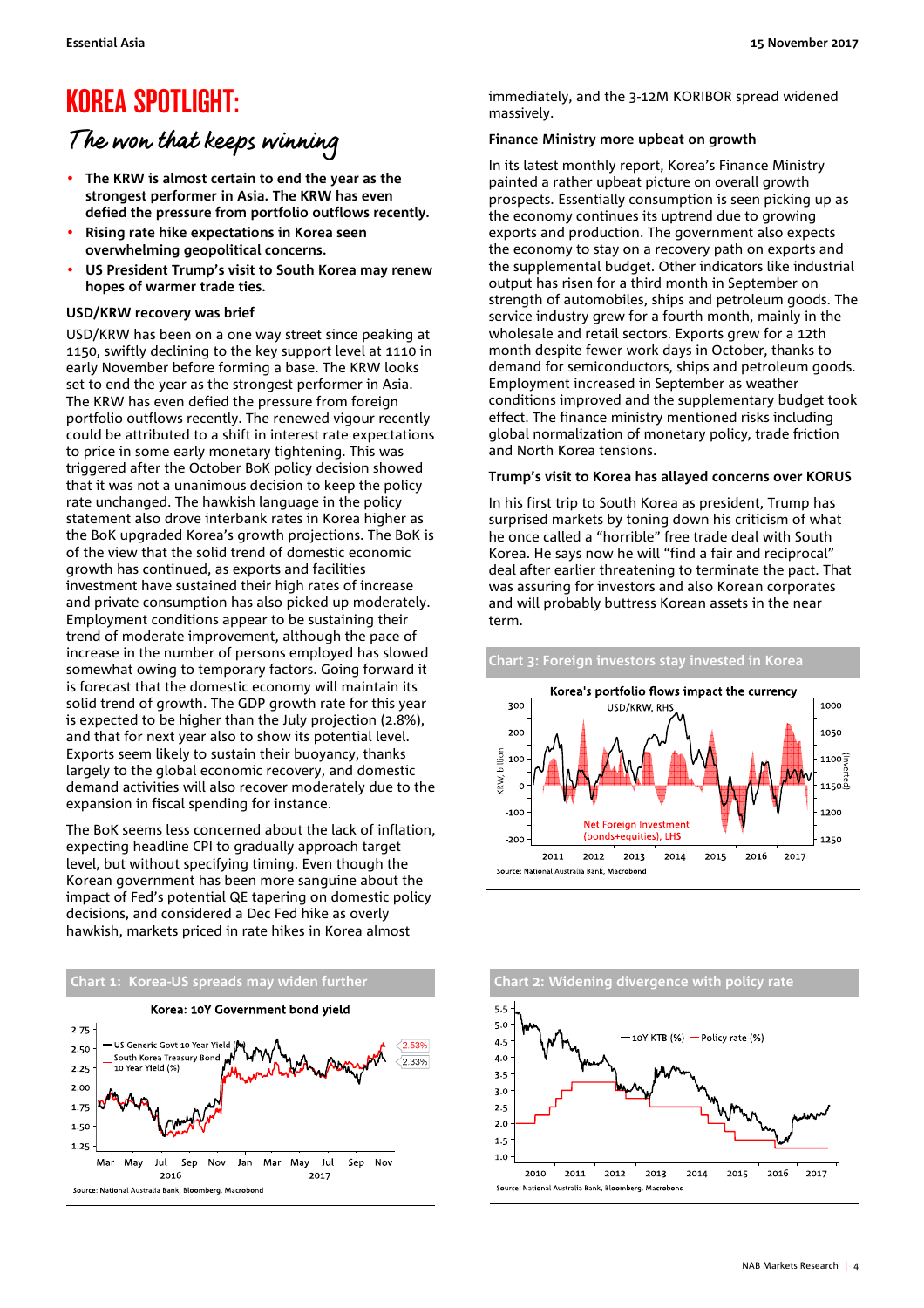### INDIA SPOTLIGHT:

### Doubts abound

- **The damage from the demonetization measure appears to be fairly enduring and there is little to be done in the near term.**
- **The government would do well to not panic and instead focus on structural reforms and keep to its existing spending plans.**
- **Same goes for the RBI, which has run out of room to cut, especially with the US normalizing interest rates.**

### **Picking up the pieces**

Flagging economic data and a panicky government response have blemished India's standing amongst investors. Some have begun to question the government's ability to maintain its fiscal discipline, given its patchy history on this front. For now though, the government looks like it will be able to keep its panic impulse in check and still meet its fiscal deficit target, which is crucial for keeping INR bonds supported.

The Reserve Bank of India (RBI) also looks to have run out of options to stimulate growth in the near term. Beyond the fact that inflation appears to have bottomed, the weaker growth outlook and continued normalization in US interest rates will incrementally add pressure on the INR and the RBI will want to avoid adding to that, even if India's balance of payments is now a lot better than when it was one of the Fragile Five.

#### **Modi needs to moderate fiscal moves**

As the evidence of the severity of the impact of the demonetization measure started to mount, the government appeared to start to panic a bit and institute a slew of handout measures, like loan waivers for farmers. The April- August fiscal deficit has already hit 96.1% of the full FY17/18 deficit target, compared to 76.4% for the previous fiscal year. Although some of this could be due to frontloading of fiscal spending, the underperformance of revenue is also a key contributor and that is the bigger worry.

The bond market seems to have taken note with the 10Y-2Y spread having widened strongly since September, driven almost entirely by the 10Y yield. The chairman of the prime minister's economic advisory council Bibek Debroy has said that "there is a consensus that the fiscal consolidation exercise shouldn't be deviated from" but





at the moment there is scant evidence that the market is prepared to take that on faith. As long as the growth numbers continue to flag, it is likely that the 10Y-2Y spread will remain elevated.



#### **Deficit numbers cause a surfeit of concerns**

The reduced likelihood of the RBI being able to cut further will likely lead to increased jitters on both the fiscal deficit, and on growth. This could causes a meaningful weakening in portfolio flows and the INR in turn.

### **Chart 4: Inflation is a growing constraint**



Besides the US Federal Reserve's consistency finally feeding through to US yields, inflation is providing a domestic reason for the RBI to turn more hawkish. Latest comments from members of its monetary policy committee suggests as much but the market will probably retain some level of doubt for some time.

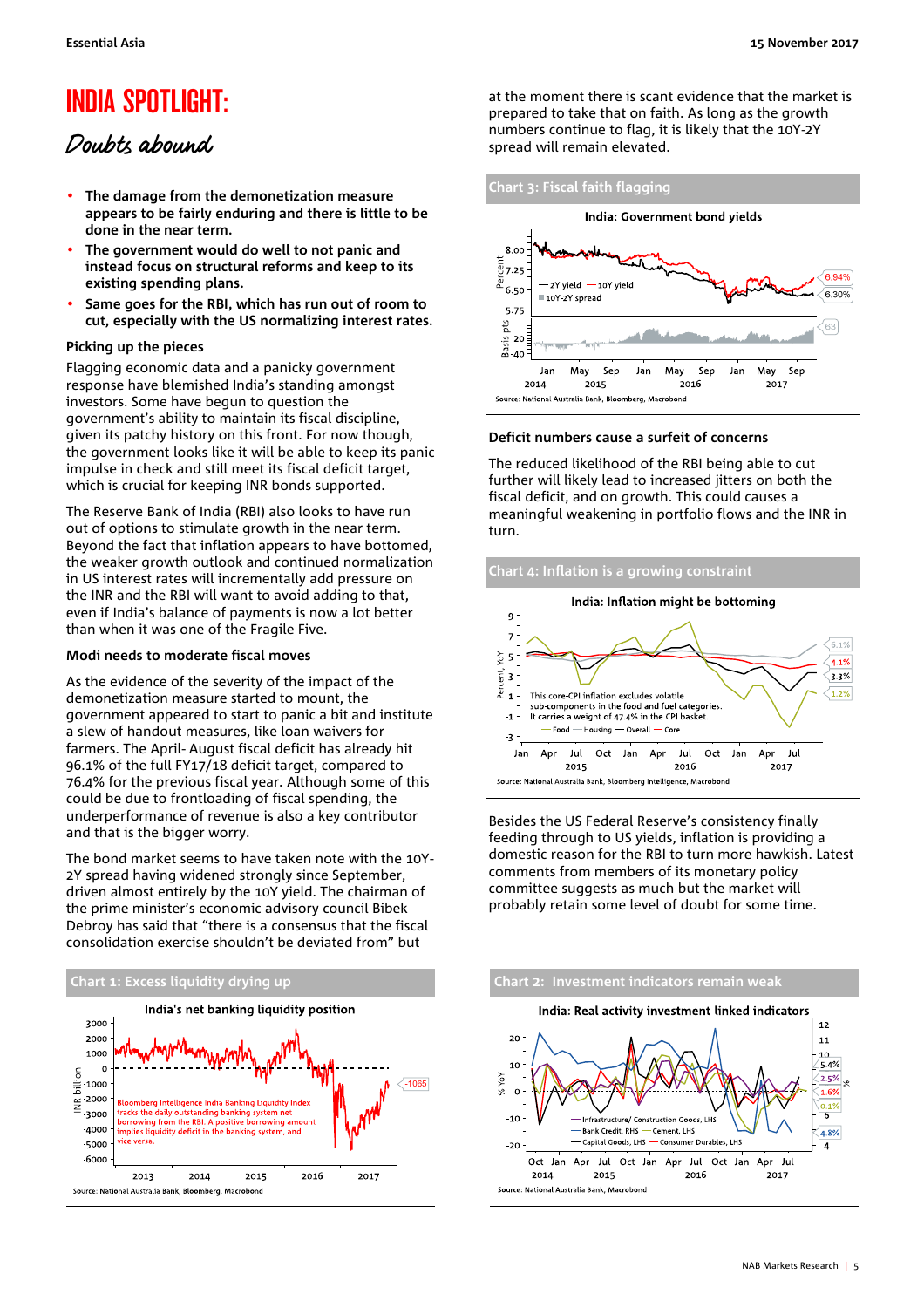### SINGAPORE SPOTLIGHT:

### Kicking the can down the road

- **MAS keeps S\$NEER policy band unchanged, citing steady growth and inflation. Softness in the job market was also acknowledged.**
- **MAS softened the commitment to maintain the current policy for an "extended period", setting up the likelihood of a hawkish shift in April 2018.**
- **MAS chief has warned about being vigilant against inflation and the government remains cautious about the property sector.**

### **Sanguine but watchful**

The Monetary Authority of Singapore (MAS) maintained the S\$NEER policy band in its current position but did provide a hint that it is considering a move in the near future, probably in the more hawkish direction.

The MAS will probably need some convincing though, will the soft labour market likely to be the main impediment. The big risk of maintaining this neutral policy stance though is that the market's growth expectations seem to be a bit more bullish than MAS' rather more tepid outlook.

The government outwardly remains sanguine about the property sector but is at the same time cleary watching it closely and possibly a little nervously.

### Less bullish than market

MAS acknowledged that growth has been strong this year fuelled mainly by the strong global economy. The advance estimate of Q3 GDP growth projects 6.3% qoq saar and MAS narrowed its 2017 growth projection to 2.5%-3.0% from 1.0%-3.0%, but projects a moderation in growth in 2018, on the back of softer growth out of China and a slowing global IT output as inventory restocking runs its course. This ambivalence towards growth in 2018 could come to the fore in early 2018 and much will depend on how the jobs market shapes up.

### Watching the labour market

We had previously highlighted evidence that the jobs market remains somewhat soft at the margin, with the job vacancy to unemployed persons ratio still stuck below 1.0 and retrenchments still remaining somewhat elevated. Lower resignation levels also indicate that the jobs market is far from tight.

MAS seems to concur, stating that although the labour



market has improved, the "slack that had accumulated will take time to be fully absorbed", and that "wage pressures are unlikely to accelerate in the near term".



### Tightening still very much on the cards

The MAS' somewhat tepid outlook for growth in 2018 will probably not be too much of an impediment to a hawkish shift in the policy stance in April. Singapore's goods exports has shifted away from price sensitive electronics, which is the dominant component of the exbiomedical section of industrial production.

Oddly enough, it might be the property sector, and the risks of foreign inflows that could keep the authorities somewhat cautious. A recent surge in land bids had spurred consternation amongst policymakers and the National Development Minister Lawrence Wong faced questions in parliament. Wong maintained that upside in property prices was limited by a law penalizing warehousing of property inventory.

It remains clear though that the government remains wary of risks of another property bubble. Although deterrents to foreign buying remain in place, an outperforming SGD would undermine those barriers so the authorities will likely hold off for as long as is reasonable. For now, the April 2018 meeting looks like the most opportune time for a hike.

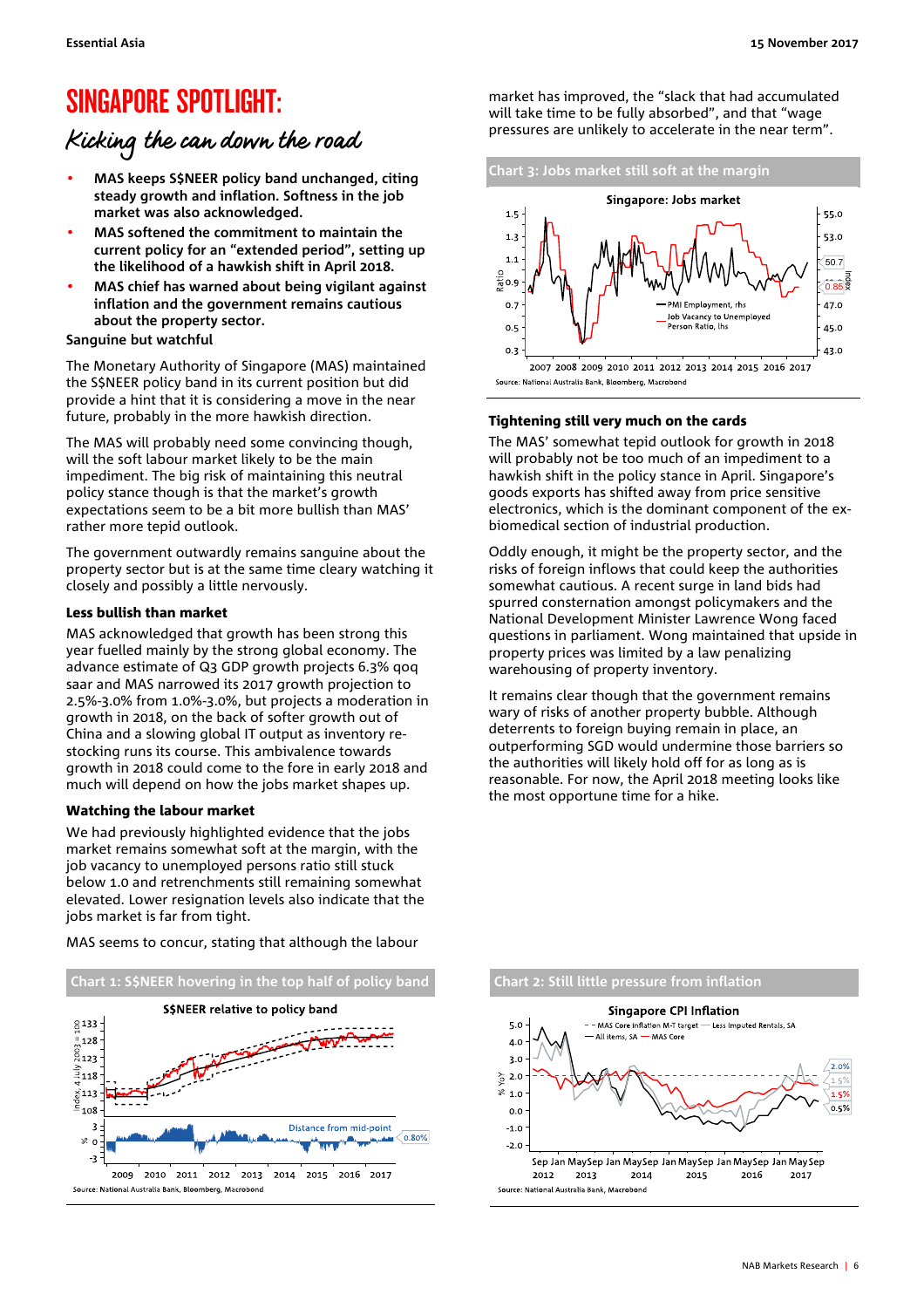### MALAYSIA SPOTLIGHT:

### This the season to be worried

- **BNM surprised the market and signaled that a hike might come sooner than previously thought on the back of very robust growth.**
- **The rainy season has shrunk the room in which to hold the next election, which has to happen before August 2018.**
- **In 2018, BNM will face the tricky task of balancing domestic growth, political risk, and US rate normalization.**

#### **BNM's enigmatic hawkish turn**

At its most recent Monetary Policy Committee (MPC) meeting, Bank Negara Malaysia (BNM) rather nonchalantly mentioned that "given the strength of the global and domestic macroeconomic conditions" the MPC may "consider reviewing" the current degree of monetary accommodation.

Curiously, the source of BNM's discomfort does not appear to be inflation. Core inflation has been fairly flat and in fact has slowed marginally to 2.4% yoy. Headline inflation is at a higher 4.3% yoy, largely due to nondurables inflation at 7.2% yoy. Obviously, the risk here would be second round effects and here we are probably nearer the true source of BNM's angst. Throughout the statement, BNM emphasised how strong domestic demand was, in particular private consumption. Such conditions could easily cause cost-push inflation to bleed into core before long.

What could complicate matters is the timing of the general elections, most likely to be held in H1 2018. Elections have to be held by August 2018 but the onset of the rainy season, with its attendant risk of floods, means that elections are unlikely to be held in the remaining months of 2017. This potentially leaves the MYR at risk in H1 2018 of a triple threat of slowing domestic growth, political uncertainty, and a deteriorating portfolio account as US yields rise and global growth looks more attractive.

#### **The double edge of consumption and accommodation**

Throughout the MPC statement, it was stressed that domestic demand is expected to be the main growth driver in 2018, with consumption the dominant component there. Interestingly, the MPC statement made no mention of how personal loans growth has been accelerating since late-2016, when the rather



generous federal budget sparked a sharp rise in consumption. Inflation is still not reflecting that strong demand with core inflation flat through the year so far.



#### **Jostling with the weather**

Between the ongoing northeast monsoon and the August 2018, the government is going have call a general election that might prove somewhat fraught. The government will want to avoid calling an election during the flood period, which should last till around January 2018. Between now and August there are four scheduled meetings – January, March, May and July – and ideally, the government would probably prefer that a hike not happen before the elections, which suggests that the hike might only come in May or July.

This timeline suggests that for much of H1, we could see a rise in domestic political risk accompanied by an erosion in the MYR's already thin carry buffer against the USD, as UST yields start to more fully price in the normalization in US monetary policy.

This is when the Malaysia's rather limited FX reserves might prove to be a binding constraint and the MYR could then lag most of its Asian counterparts. Malaysia's FX reserves are low regardless of how one measures it. Malaysia has the lowest import cover amongst its EM Asia peers and its FX reserves only amount to 86% of short term liabilities.

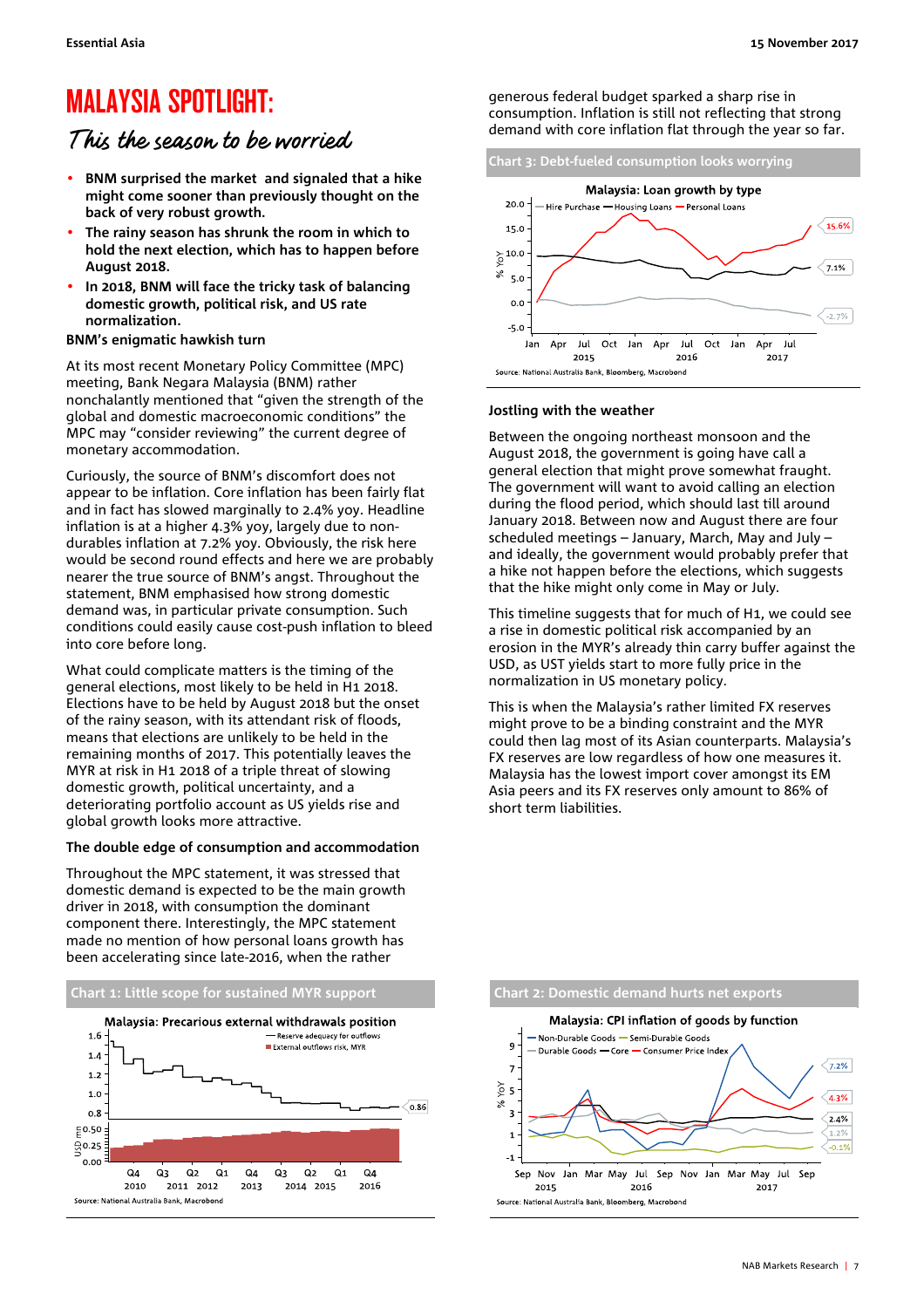### INDONESIA SPOTLIGHT:

### Not so fragile but still wobbly

- **GDP growth in Q3 was strong all round and driven by strong domestic demand; the government expects this to continue into 2018.**
- **BI is also fairly sanguine about growth, suggesting that previous rate hikes will still be feeding into the economy in the quarters to come.**
- **The prospect of a series of US rate hikes and portfolio flows out of EM should mean BI's rate cutting cycle is over.**

### **Stronger growth to the rescue?**

As US Treasury yields start to show some signs of life, the IDR has received a strong boost from a very healthy looking Q3 GDP growth number. Aneamic actual growth and the inability to realize its economic potential has long been the country's weak spot, with investment constantly somewhat suppressed by a lack of confidence in the overall policy and political environment.

Q3's GDP number and the votes of confidence by both the government and Bank Indonesia (BI) will prove to be a useful shot in the arm for the IDR as it tries to shed its lingering 'Fragile Five' reputation. That foreigners have net sold Indonesian equities to the tune of USD1058 million over October and early November, compared to USD1865 million, is testament to the fact that investors have turned considerably more jittery.

Nevertheless, Indonesia is in a much stronger state at this point compared to the Taper Tantrum period of 2013. Quite likely, BI will be able to hold the USD/IDR in a 13,200-13,600 even through a period of rising UST yields as the market more meaningfully prices in US interest rate normalization.

### **Investment provides a boos**

Q3 GDP provided some sign of a revival in investment, as well as net exports. The latter seems to be part of an overall improvement in global demand as well as a sustained rise in commodity prices. The acceleration in investment was the main surprise though, given the fact that the business climate remains somewhat uninspiring.

It remains an open question though whether or not the nascent improvement in investment can sustain, especially given that the government has to remain



cautious in terms of spending. The government is aiming to reduce the budget deficit from 2.92% of GDP in 2017 to 2.19% in 2018. Given that the government is planning to introduce VAT exemptions on several goods, as well as giving a tax holiday and tax allowances in 2018, it is unlikely that there will be much room to increase spending.





### **Holding fast in the near term**

In the near term, there might be some pressure on the IDR from equity outflows. BI though maintains enough FX reserves to cope with short term liabilities.



However, with longer dated US yields inching upwards, and the tensions in the Middle East casting a shadow on risky assets, including Indonesian bonds and equities. To reduce the incentive for capital flight, BI will probably indicate that rate cuts are over for now. Hikes though will probably not take place just yet given how the improvement in investment is so nascent.

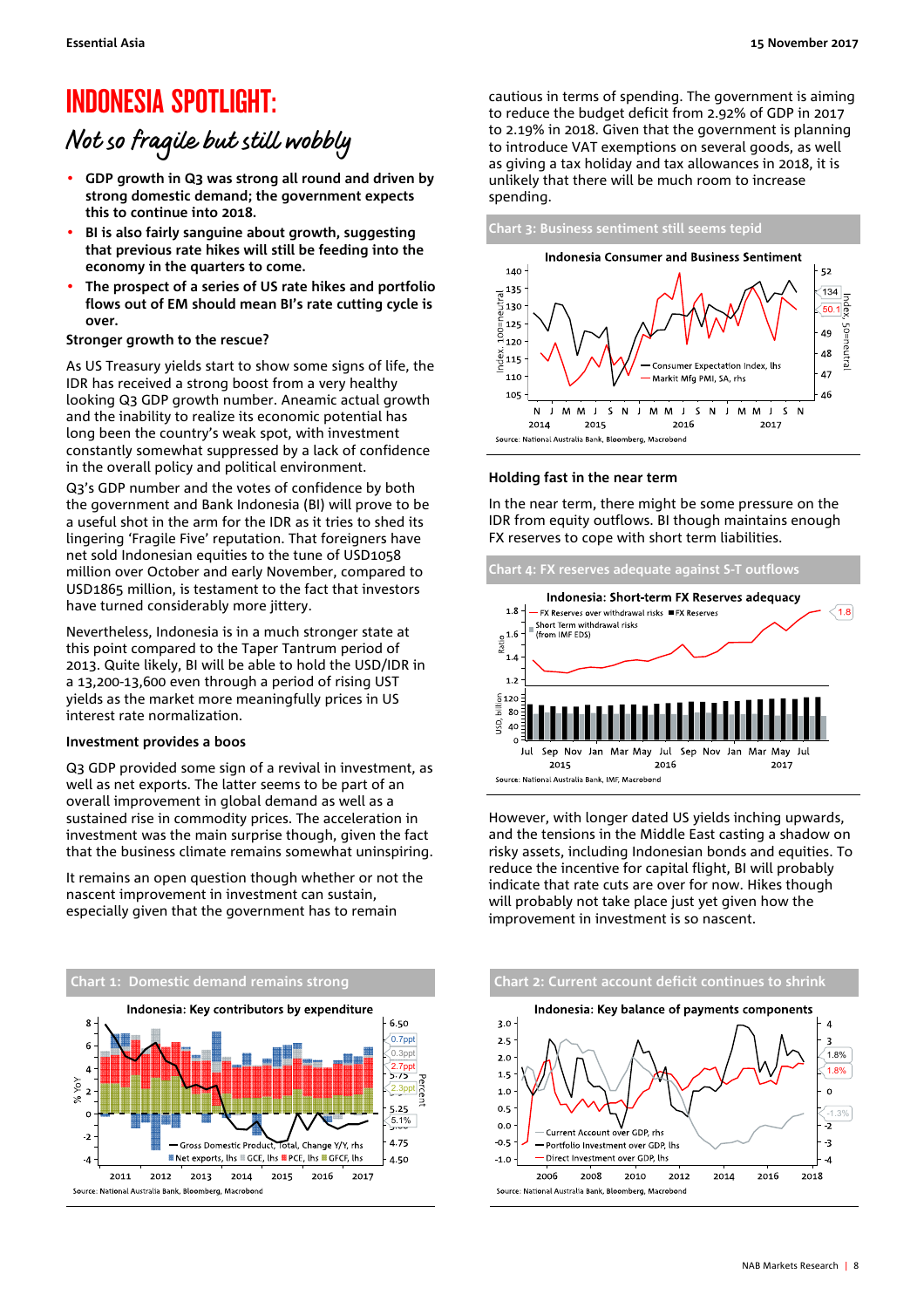## SELECTED INDICATORS

### **Table 1: NAB Asian FX Forecasts**

|         | Sep-17 | <b>Dec-17</b> | Mar-18 | Jun-18 | Sep-18 | <b>Dec-18</b> | Mar-19 | Jun-19 |                | Sep-17 | <b>Dec-17</b> | Mar-18 | <b>Jun-18</b> | Sep-18 | <b>Dec-18</b> | Mar-19 | <b>Jun-19</b> |
|---------|--------|---------------|--------|--------|--------|---------------|--------|--------|----------------|--------|---------------|--------|---------------|--------|---------------|--------|---------------|
| USD/CNY | 6.65   | 6.67          | 6.64   | 6.64   | 6.62   | 6.65          | 6.64   | 6.65   | AUD/CNY        | 5.19   | 5.00          | 4.92   | 4.85          | 4.86   | 4.86          | 4.92   | 4.98          |
| USD/IDR | 13450  | 13500         | 13500  | 13480  | 13460  | 13400         | 13360  | 13350  | <b>AUD/IDR</b> | 10491  | 10125         | 9990   | 9840          | 9782   | 9782          | 9886   | 10013         |
| USD/INR | 65.0   | 65.3          | 65.5   | 65.8   | 65.6   | 65.4          | 65.2   | 65.0   | <b>AUD/INR</b> | 50.7   | 49.0          | 48.5   | 48.0          | 47.7   | 47.7          | 48.2   | 48.8          |
| USD/KRW | 1160   | 1200          | 1200   | 1180   | 1160   | 1160          | 1150   | 1150   | <b>AUD/KRW</b> | 905    | 900           | 888    | 861           | 847    | 847           | 851    | 863           |
| USD/MYR | 4.25   | 4.40          | 4.35   | 4.35   | 4.35   | 4.30          | 4.25   | 4.20   | AUD/MYR        | 3.32   | 3.30          | 3.22   | 3.18          | 3.14   | 3.14          | 3.15   | 3.15          |
| USD/PHP | 50.3   | 50.5          | 50.0   | 49.5   | 49.2   | 49.0          | 48.6   | 48.5   | <b>AUD/PHP</b> | 39.2   | 37.9          | 37.0   | 36.1          | 35.8   | 35.8          | 36.0   | 36.4          |
| USD/SGD | 1.39   | 1.41          | 1.40   | 1.40   | 1.40   | 1.40          | 1.39   | 1.38   | AUD/SGD        | 1.08   | 1.05          | 1.04   | 1.02          | 1.02   | 1.02          | 1.02   | 1.04          |
| USD/THB | 34.1   | 34.5          | 35.0   | 34.6   | 34.5   | 34.5          | 34.4   | 34.3   | <b>AUD/THB</b> | 26.60  | 25.88         | 25.90  | 25.26         | 25.19  | 25.19         | 25.46  | 25.73         |
| USD/TWD | 30.2   | 30.2          | 30.4   | 30.5   | 30.6   | 30.5          | 30.3   | 30.2   | AUD/TWD        | 23.56  | 22.65         | 22.50  | 22.27         | 22.27  | 22.27         | 22.42  | 22.65         |

### **Table 2: NAB Key FX Forecasts**

|                      |         | Sep-17 | <b>Dec-17</b> | <b>Mar-18</b> | Jun-18 | Sep-18 | <b>Dec-18</b> | Mar-19 | Jun-19 |
|----------------------|---------|--------|---------------|---------------|--------|--------|---------------|--------|--------|
| Australian Dollar    | AUD/USD | 0.78   | 0.75          | 0.74          | 0.73   | 0.73   | 0.73          | 0.74   | 0.75   |
| New Zealand Dollar   | NZD/USD | 0.72   | 0.70          | 0.69          | 0.69   | 0.70   | 0.70          | 0.71   | 0.72   |
| Japanese yen         | USD/JPY | 112    | 116           | 118           | 118    | 118    | 120           | 120    | 120    |
| Euro                 | EUR/USD | 1.19   | 1.17          | 1.18          | 1.20   | 1.22   | 1.20          | 1.20   | 1.18   |
| <b>British Pound</b> | GBP/USD | 1.28   | 1.27          | 1.29          | 1.29   | 1.28   | 1.26          | 1.25   | 1.24   |
| Swiss Franc          | USD/CHF | 0.97   | 0.97          | 0.97          | 0.96   | 0.98   | 0.98          | 0.98   | 0.98   |
| Canadian Dollar      | USD/CAD | 1.27   | 1.30          | 1.31          | 1.32   | 1.33   | 1.34          | 1.35   | 1.34   |
| Chinese New Yuan     | USD/CNY | 6.65   | 6.67          | 6.64          | 6.64   | 6.62   | 6.65          | 6.64   | 6.65   |

| Table 3: NAB Asia Macro Forecasts |      |      |      |      |      |      |  |  |  |
|-----------------------------------|------|------|------|------|------|------|--|--|--|
|                                   | 2013 | 2014 | 2015 | 2016 | 2017 | 2018 |  |  |  |
| Hong Kong                         | 3.1  | 2.7  | 2.4  | 1.6  | 1.6  | 1.6  |  |  |  |
| Indonesia                         | 5.6  | 5.0  | 4.9  | 5.0  | 5.0  | 5.0  |  |  |  |
| Singapore                         | 4.6  | 3.3  | 2.0  | 1.5  | 1.5  | 1.5  |  |  |  |
| Taiwan                            | 2.2  | 3.9  | 0.7  | 1.3  | 1.3  | 1.3  |  |  |  |
| Thailand                          | 2.7  | 0.8  | 5.0  | 4.2  | 4.2  | 4.2  |  |  |  |
| Malaysia                          | 4.7  | 6.0  | 2.6  | 2.7  | 2.7  | 2.7  |  |  |  |
| S Korea                           | 2.9  | 3.3  | 2.8  | 3.3  | 3.3  | 3.3  |  |  |  |
| Philippines                       | 7.1  | 6.2  | 5.9  | 6.8  | 6.8  | 6.8  |  |  |  |
| <b>Total</b>                      | 4.2  | 4.1  | 3.6  | 3.8  | 3.8  | 3.8  |  |  |  |
| China                             | 7.7  | 7.3  | 6.9  | 6.7  | 6.5  | 6.5  |  |  |  |
| India                             | 6.3  | 7.0  | 7.2  | 7.1  | 7.2  | 7.2  |  |  |  |

### **Table 4: NAB Key Macro Forecasts**

| Country/region        | 2013   | 2014 | 2015   | 2016   | 2017 | 2018 |
|-----------------------|--------|------|--------|--------|------|------|
| <b>United States</b>  | 1.7    | 2.4  | 2.6    | 1.6    | 2.1  | 2.3  |
| Japan                 | 2.0    | 0.3  | 1.2    | 1.0    | 0.8  | 0.6  |
| Euro-zone             | $-0.3$ | 1.1  | 1.9    | 1.7    | 1.9  | 1.8  |
| <b>United Kingdom</b> | 1.9    | 3.1  | 2.2    | 2.0    | 1.8  | 1.7  |
| <b>Emerging Asia</b>  | 4.2    | 4.1  | 3.5    | 3.7    | 3.7  | 3.6  |
| Latin America         | 2.5    | 0.9  | $-0.2$ | $-1.2$ | 0.1  | 1.9  |
| China                 | 7.7    | 7.3  | 6.9    | 6.7    | 6.5  | 6.3  |
| Canada                | 2.5    | 2.6  | 0.9    | 1.2    | 1.7  | 2.0  |
| Australia             | 2.1    | 2.8  | 2.4    | 2.4    | 2.3  | 2.4  |
| New Zealand           | 2.2    | 3.4  | 2.5    | 3.2    | 2.9  | 2.5  |
| India                 | 6.3    | 7.0  | 7.2    | 7.1    | 7.2  | 7.2  |
| Africa                | 5.2    | 5.1  | 3.4    | 1.6    | 2.8  | 3.7  |
| <b>Eastern Europe</b> | 2.8    | 2.8  | 3.7    | 2.9    | 3.1  | 3.1  |
| <b>Middle East</b>    | 2.4    | 2.2  | 2.5    | 3.8    | 3.1  | 3.5  |
| Other advanced        | 2.2    | 2.8  | 2.0    | 2.0    | 2.0  | 2.0  |
| World                 | 3.36   | 3.39 | 3.10   | 2.94   | 3.18 | 3.35 |

Source all tables: National Australia Bank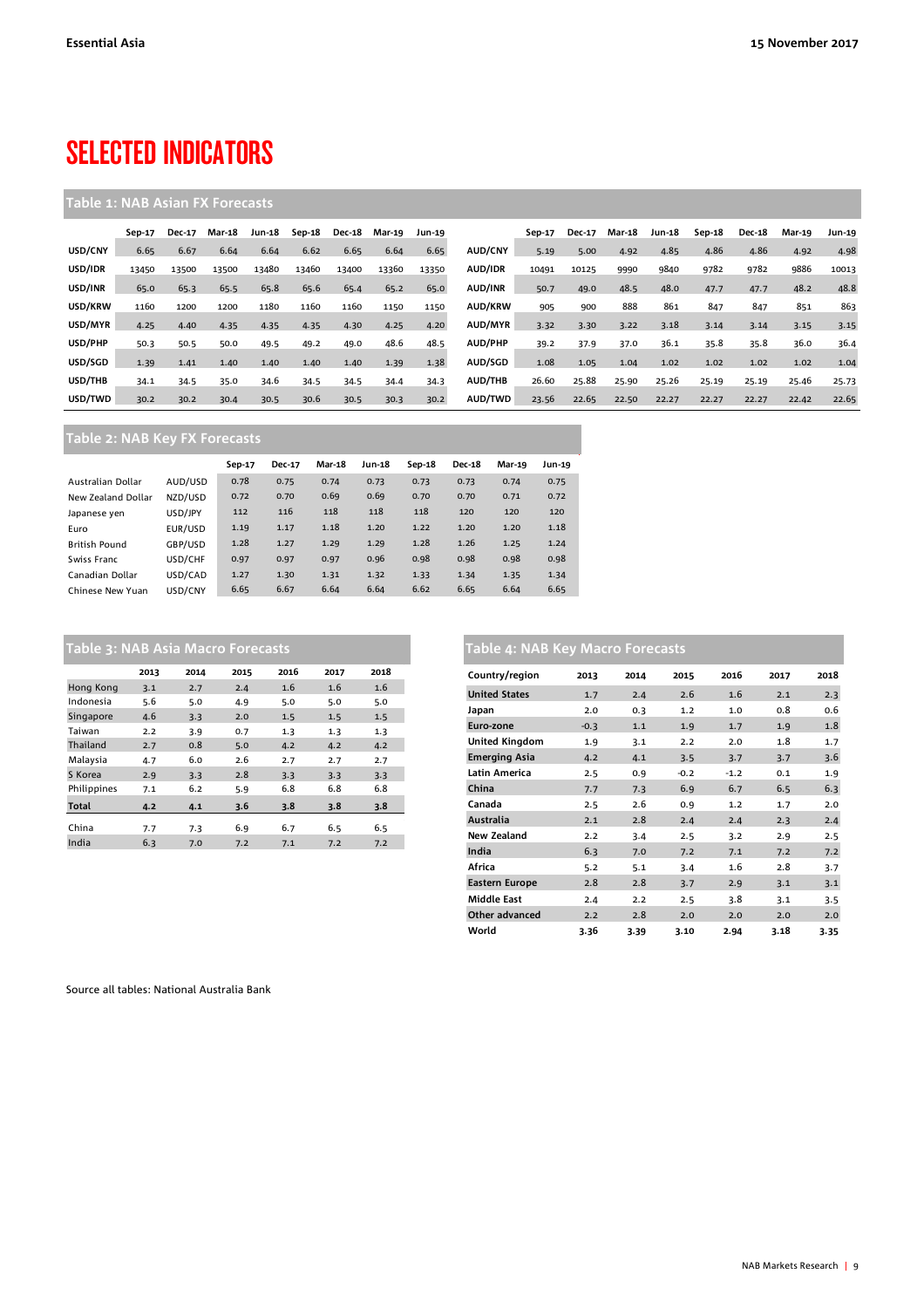### CONTACT DETAILS

### FX Strategy, Asia

Christy Tan Head of Markets Strategy/Research, Asia +852 2822 5350 christy.tan@nabasia.com

Julian Wee Senior Markets Strategist, Asia +65 6632 8055 julian.wee@nabasia.com

### Markets Research

Peter Jolly Global Head of Research +61 2 9237 1406 peter.jolly@nab.com.au

### Group Economics

Alan Oster Chief Economist +61 3 8634 2927 alan\_oster@national.com.au